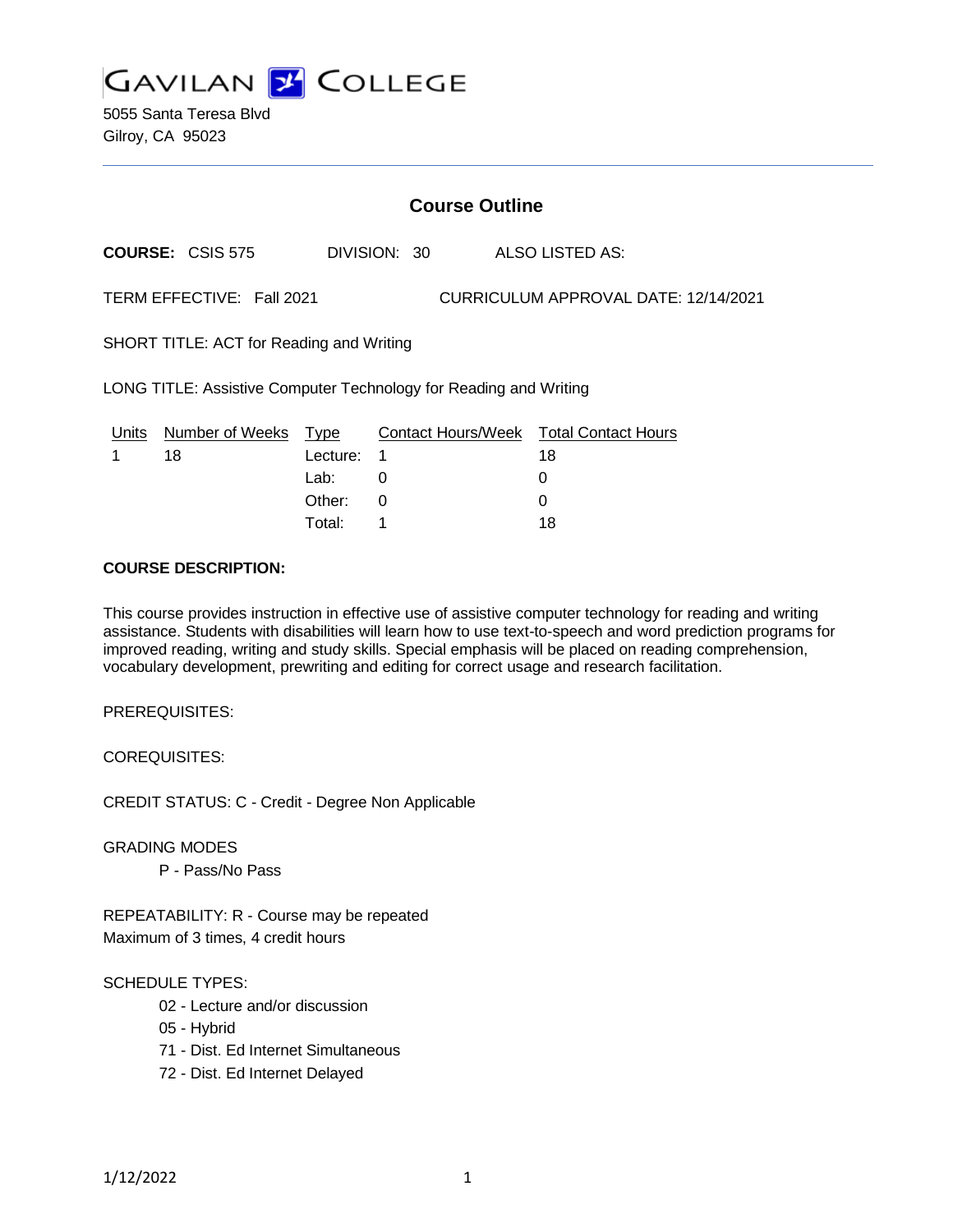### **STUDENT LEARNING OUTCOMES:**

By the end of this course, a student should:

1. Practice correct usage of reading and writing tools of text-to-speech software.

2. Utilize the dictionary and thesaurus features within the text-to-speech software to increase vocabulary development.

3. Apply study skills software tools to highlight main ideas and essential supporting details in content area reading.

4. Explore the text-to-speech software features for reading the web and accessing various types of course materials.

5. Employ text-to-speech writing tools to correct spelling errors and incorrect word usage, including homonyms.

6. Explore pre-writing, editing and research techniques while using the text-to-speech software.

# **COURSE OBJECTIVES:**

By the end of this course, a student should:

- 1. Explore various programs that will assist in their reading and writing skills.
- 2. Learn how to access the Kurzweil 3000 program.
- 3. Personalize their text-to-speech preferences in the Kurzweil 3000 program.
- 4. Display the various toolbars within the Kurzweil 3000 program.
- 5. Explore the reading, writing and study skills features within the Kurzweil 3000 program.
- 6. Create, edit and save a Kurzweil 3000 document and open it in Microsoft Word for editing.
- 7. Learn how to access the Read & Write program.
- 8. Explore the reading, writing and study skills features within the Read & Write program.

### **CONTENT, STUDENT PERFORMANCE OBJECTIVES, OUT-OF-CLASS ASSIGNMENTS**

Curriculum Approval Date: 12/14/2021

1 Hour

Content: Introduction and Text-to-Speech Software Demonstration (Kurzweil 3000). Logging in (at home or on campus)

1 Hour

Content: Work with the Kurzweil 3000 User Interface.

- A. Introduction to the Default Toolbars (Classic Toolbar)
- 1. Main toolbar
- 2. Reading Toolbar
- 3. Study Skills Toolbar
- 4. Writing Toolbar
- 5. Customizing or creating your own toolbar
- 1 Hour

Content: B. Navigate in a Document Window.

- 1. Scanning and Preparing a document for reading and writing;
- 2. Saving and Opening an existing document
- 3. Exploring File Formats
- 4. Changing the Page Number in a Kurzweil file.
- 5. Saving the Kurzweil file to open and edit in Microsoft Word.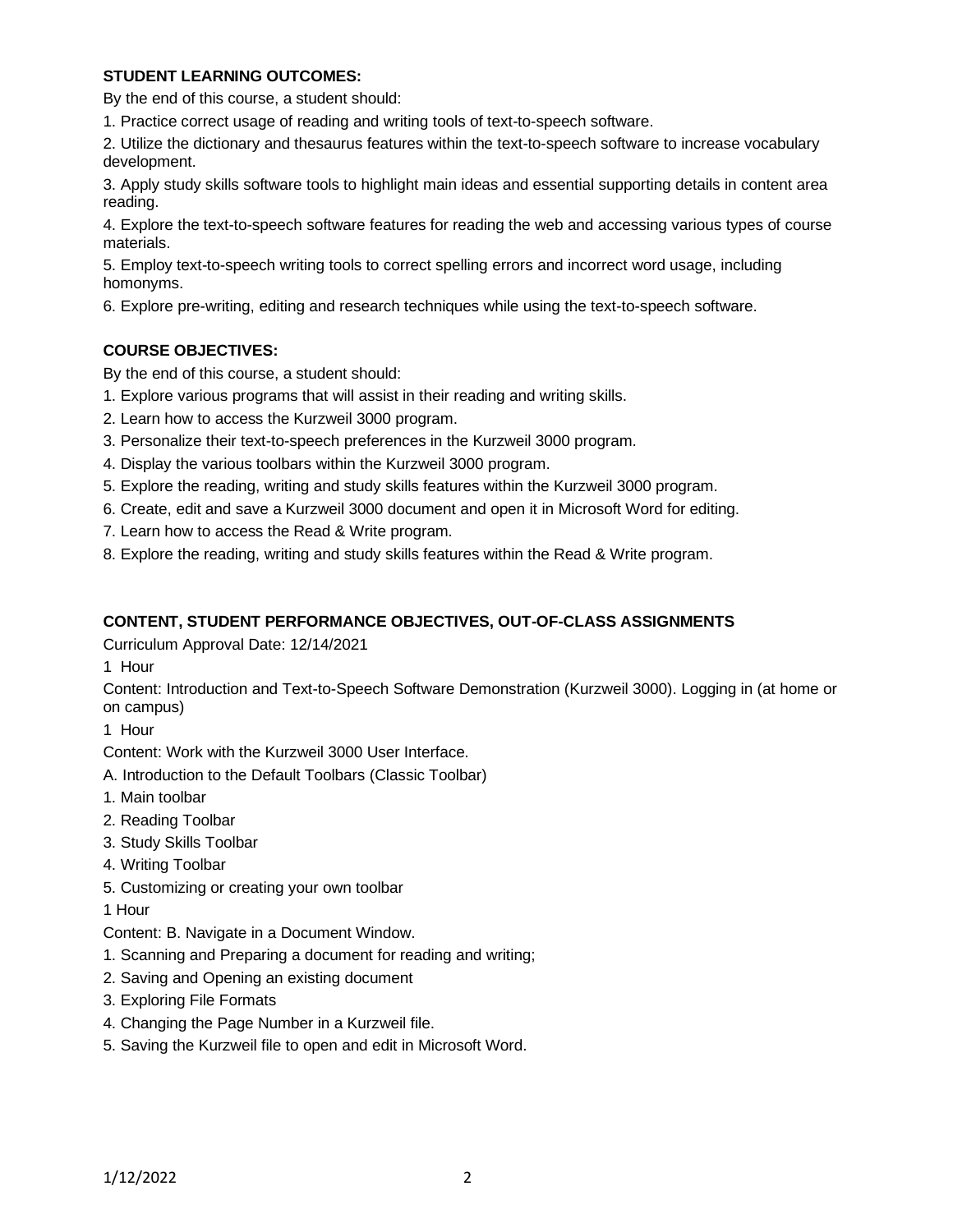# 2 Hours

Content: C. Setting Preferences for voice, reading speed, print size.

- D. Text-to-Speech Reading Tools.
- 1. Read/Pause or Start/Stop Reading
- 2. Using the Dictionary and Thesaurus
- 3. Adding Bookmarks in Kurzweil 3000
- 2 Hours
- Content: E. Text-To-Speech Writing Tools.
- 1. Correcting spelling errors
- 2. Using Word Prediction to assist with spelling and selecting correct homophones
- 3. Produce multi column notes and outlines.
- 4. Brainstorm to produce graphic organizers and outlines.
- 5. Edit essay for spelling and correct homophone usage
- 6. Use dictionary and thesaurus to improve sophistication of vocabulary.
- 2 Hours

Content: Work with the Read & Write User Interface.

2 Hours

- Content: B. Introduction to the Writing and Self-Editing Tools.
- 1. Spell Checker
- 2. Word Prediction
- 3. Word Wizard
- 4. Sounds Like and Confusable Words (Check for Homophones)
- 5. Verb Checker
- 6. Speak While Typing

2 Hours

- Content: C. Introduction to Kurzweil 3000's Study Skills Tools.
- 1. Highlighting main ideas, supporting details, and vocabulary words
- 2. Highlighting Text: How to highlight, erase, organize your highlights, and extracting highlights to column notes
- 3. Extracting annotations
- 4. Creating Text Notes, Sticky Notes, Bubble Notes and Footnotes

2 Hours

- Content: D. Introduction to Read & Write's Study Skills and Features.
- 1. Dictionary
- 2. Highlighters
- 3. Vocabulary List Builder
- 4. Fact Finder, and Fact Folder.

1 Hour

Content: Introduction of other assistive computer technology programs that provide reading & writing assistance, such as: WYNN, Dragon Naturally Speaking voice recognition, Inspiration, Plato, and Solo.

2 Hours

Final Exam/Project

# **METHODS OF INSTRUCTION:**

Weekly lecture with demonstration using the assistive computer technologies, handouts, in-class lab assignments, hands on exercises, practice and discussion of assigned exercises, individual assistance with additional review and practice, quizzes, homework, and final exam/project.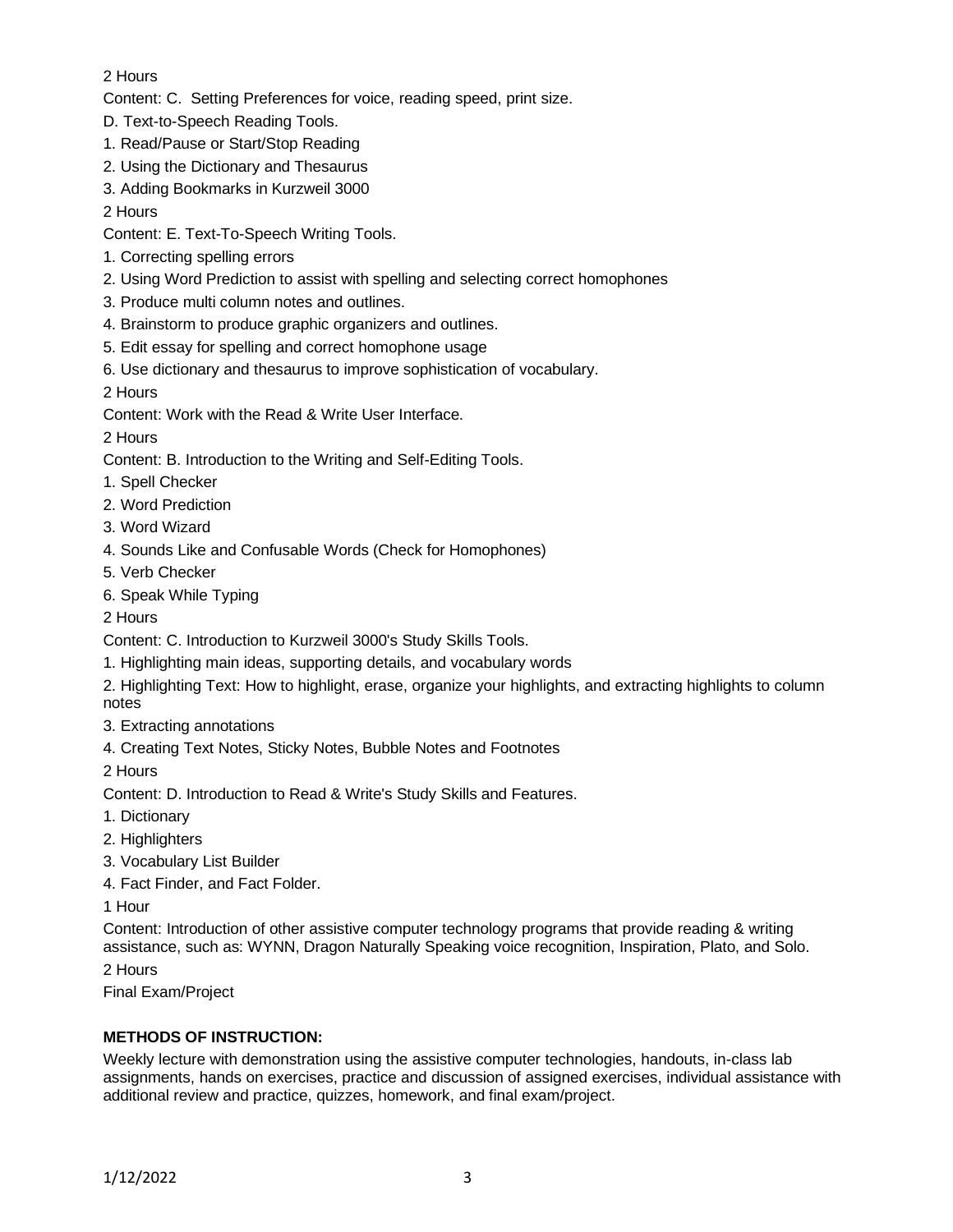### **OUT OF CLASS ASSIGNMENTS:**

Required Outside Hours: 8 Assignment Description: Reading from class text

Required Outside Hours: 8 Assignment Description: Practice Skills

## **METHODS OF EVALUATION:**

Writing assignments Percent of total grade: 20 Written Homework; Lab Reports

Problem-solving assignments Percent of total grade: 30 Lab Reports; Quizzes

Skill demonstrations Percent of total grade: 30 Class Performance/s; Performance Exams

Objective examinations Percent of total grade: 20 Multiple Choice; True/False; Matching Choice; Completion

# **REPRESENTATIVE TEXTBOOKS:**